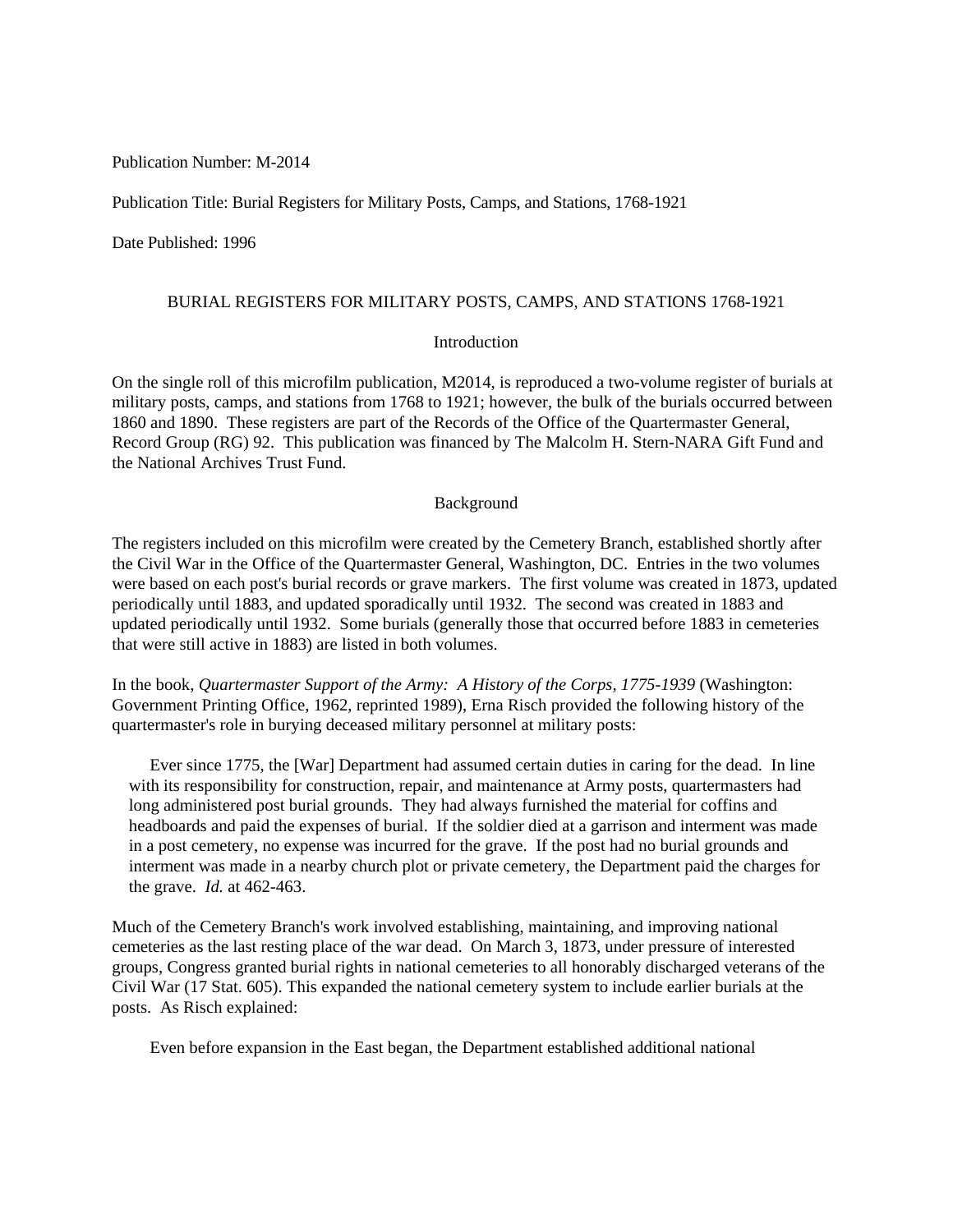cemeteries in the West, necessitated by the abandonment of military posts on the old emigrant routes as settlement progressed westward. Such abandonment entailed the removal of the re-mains from the post cemeteries and reinterment in national cemeteries, for this course was less expensive than providing for the continued care and maintenance of the post cemeteries. Thus, in 1873, when Forts Kearny, Nebr., and Sedgwick, Colo., were abandoned, the Quarter-master's Department established a national cemetery at Fort McPherson, Nebr., to which the quartermaster removed the remains of those who had been buried in the cemeteries of the two abandoned posts. It later established national cemeteries at Santa Fe and San Francisco, to serve the same purpose in other frontier areas. *Id.* at 468.

Following World War I, the Cemetery Branch became the Cemetery Division when it was consolidated with the Graves Registration Service, which had supervised the burying, placing of headstones, and record-keeping of American war dead abroad during World War I.

### Records Description

The registers are arranged by the name of the military post, and thereunder usually in rough chronological order by date of burial. The Table of Contents that follows indicates the volume and page number(s) where burial information for each post may be found. Some pages in the volumes were blank and not filmed, resulting in gaps in the pagination.

The burial registers primarily include soldiers of the Regular Army and Union Army (volunteers). Many civilians, usually wives or children of military personnel, are also listed, as well as some Confederate Army soldiers. Some deceased are listed in both volumes. Most remains were eventually moved to a national cemetery.

If known, the following information about the deceased is given: name, rank, company, regiment, date of death, location of grave (section and number), and remarks. The remarks column may indicate the cause of death (i.e., "Drowned in Newport Harbor"), a civilian's relationship to a soldier (i.e., "Supposed to be wife of Capt. Tho. Grey"), or removal to another cemetery. The type of grave marker, such as headboard, cross, broken stone, or marble slab, is often included. The name of the contractor who supplied the headstone is sometimes indicated. The abbreviation "HS" under the remarks column means "headstone." Notations in the remarks column such as "2903 of 1873" refer to the number and year of correspondence received by the Quartermaster General that provided the information copied into the entries.

The earliest burial date noted is 1768 for Edward Pursley at Fort Winthrop (also known as Fort Independence or Fort Warren), MA, and the latest is for an unnamed civilian at Fort Apache, AZ, in 1921. Fort Columbus, at New York City, had several burials dating to the late 1790's.

# Related Records

Correspondence received by the Quartermaster General from military posts regarding burials can usually be found in the series, *General Correspondence and Reports Relating to National and Post Cemeteries,*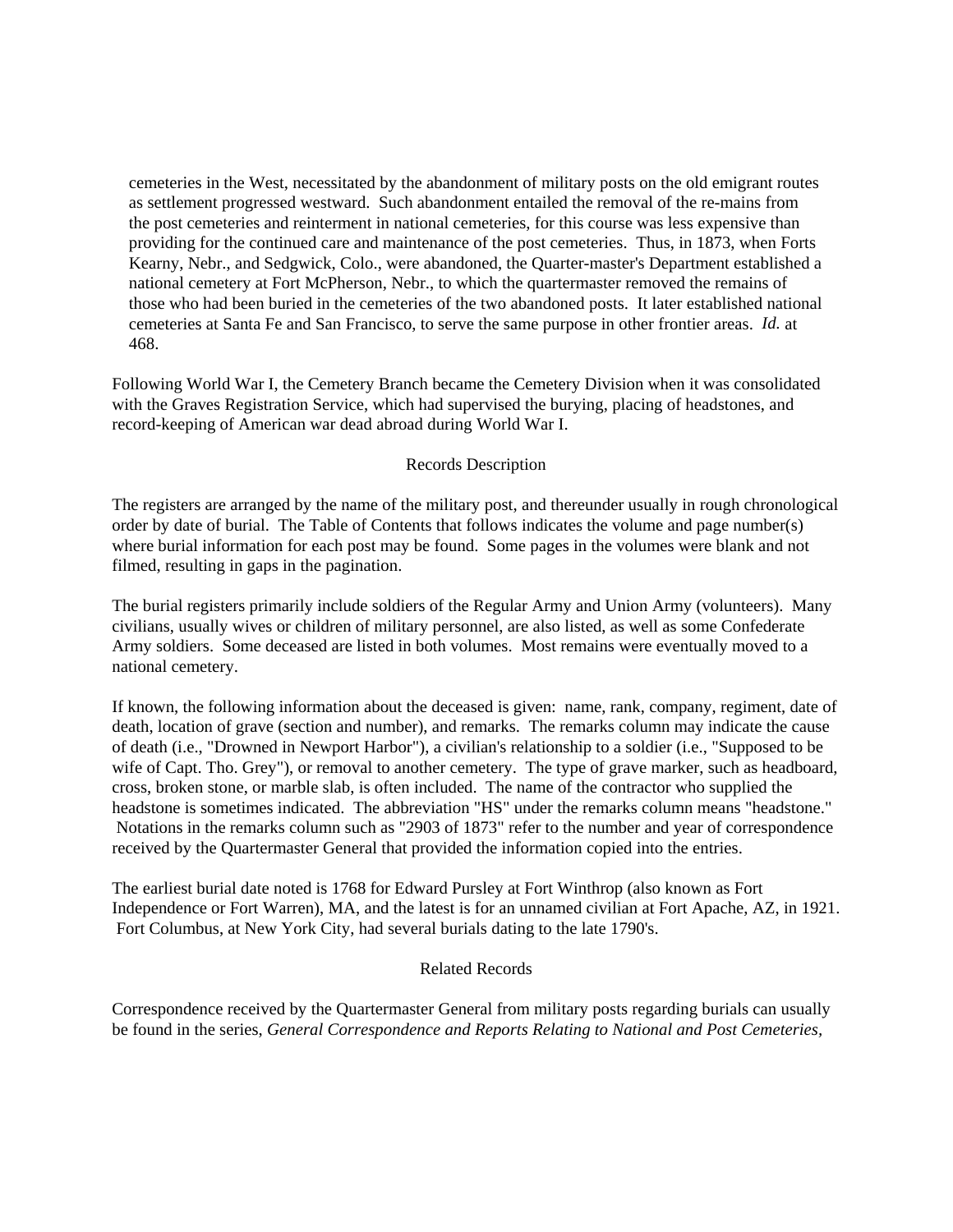*1865-1890*. However, some correspondence is also located in the *Consolidated Correspondence File, 1794-1890* (see Entry 225, Preliminary Inventory NM-81, *Preliminary Inventory of the Records of the Office of the Quartermaster General, Part I* [Washington: National Archives, 1967]).

Other records relating to the burial of veterans and military dead in RG 92 include *Registers of Burials in National Cemeteries* (Entry 627, PI NM-81). Information regarding headstones purchased by the government can be found in the series, *Card Record of Headstone Contracts and U.S. Soldiers Burials, 1861-1903* (Entry 628, PI NM-81).

For information about various U.S. military installations, see *Outline Description of Military Posts and Reservations in the United States and of National Cemeteries* (Washington, DC: Government Printing Office, 1872, reprinted 1904).

### **CONTENTS**

| Roll         | Name and Location of Cemetery; Volume, Page                               |
|--------------|---------------------------------------------------------------------------|
| $\mathbf{1}$ | Aberdeen, Mississippi; I; 6-7                                             |
|              | Allegheny Arsenal, Pittsburgh, Pennsylvania; II; 280                      |
|              | Angel Island, California; I, 12-13, II, 71-72                             |
|              | Baton Rouge Barracks, Louisiana; I; 238-239                               |
|              | Benicia Barracks, California; I, 14-15; II, 74-75                         |
|              | Boise Barracks, Idaho; II, 116                                            |
|              | Brule Agency, Dakota Territory; I, 143                                    |
|              | Camp Beales Springs, Arizona Territory; I, 18-19                          |
|              | Camp Date Creek, Arizona Territory; I, 42-43                              |
|              | Camp Douglas, Utah Territory (see also Fort Douglas); I, 38-41            |
|              | Camp Grant, Arizona Territory (see also Fort Grant); I, 102-103           |
|              | Camp Harney, Oregon; I, 125                                               |
|              | Camp Huachuca, Arizona Territory (see also Fort Huachuca); I, 124         |
|              | Camp Hualpai, Arizona Territory; I, 124                                   |
|              | Camp Lowell, Tucson, Arizona Territory (see also Fort Lowell); I, 282-283 |
|              | Camp McDowell, Arizona Territory (see also Fort McDowell); I, 154-155     |
|              | Camp at Oklahoma City, Indian Territory; II, 238                          |
|              | Camp Pena Colorado, Texas; II, 274                                        |
|              | Camp Pilot, Butte, Wyoming; II, 204                                       |
|              | Camp Poplar River, Montana Territory ; II, 181, 193                       |
|              | Camp Sheridan, Wyoming; II, 205                                           |
|              | Camp on Snake River, Wyoming; II, 149                                     |
|              | Camp Stambaugh, Washington Territory; I, 262                              |
|              | Camp Supply, Indian Territory (see also Fort Supply); I, 279              |
|              |                                                                           |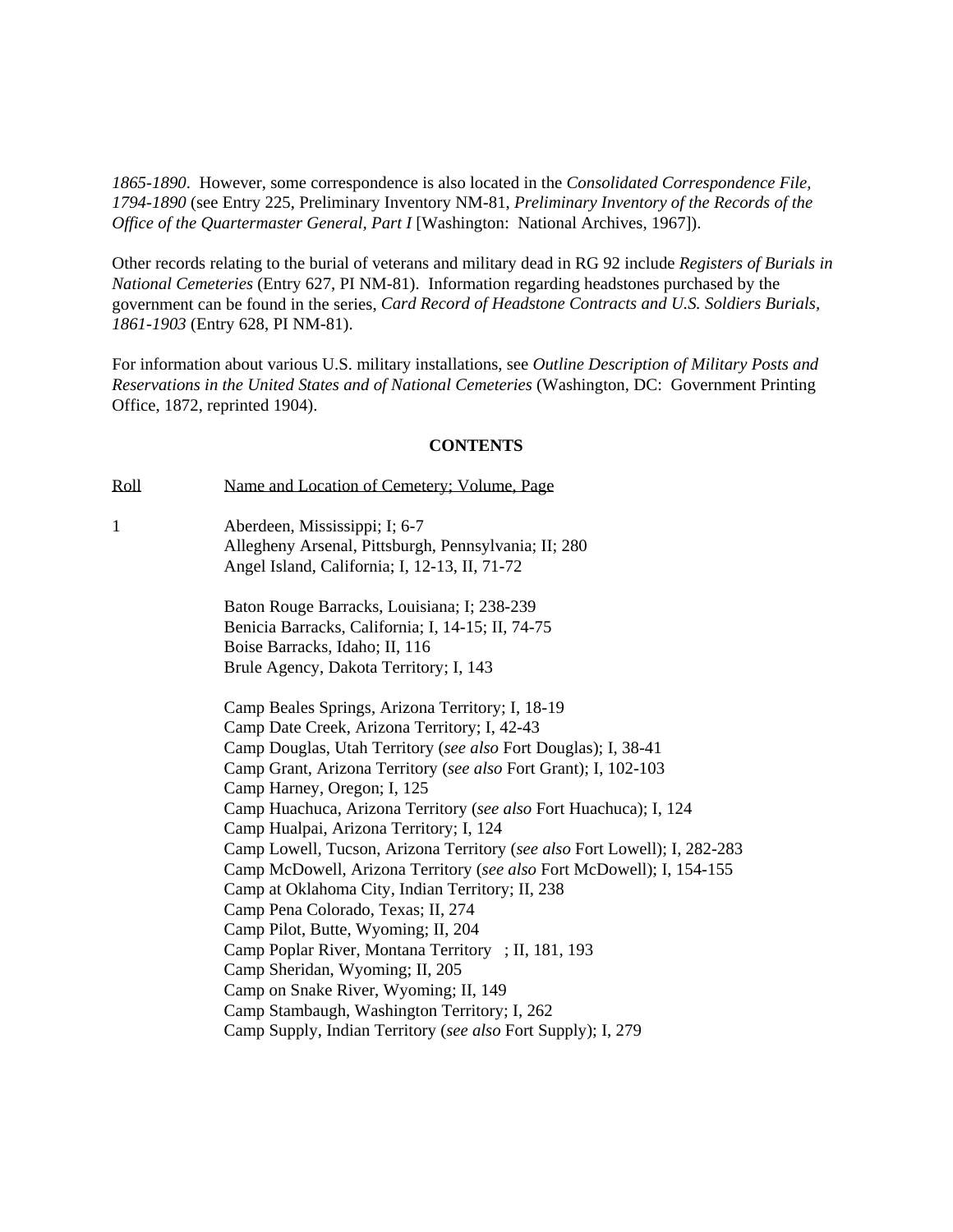Camp Warner, Oregon ; I, 304 Camp on White River, Colorado; I, 189; II, 148 Camp Wright, California; I, 313 Cantonment, North Fork, Canadian R., Indian Terr.; I, 247 Carlisle Barracks, Pennsylvania ; I, 76-77 Cheyenne Agency (Depot), Dakota Territory; I, 73-73, 78-79 Columbus Barracks, Ohio; II, 33

David's Island, New York Harbor; I, 52-53; II, 9, 192

Fort (Camp) Abercrombie, Dakota Territory; I, 8-9; II, 200-201 Fort Adams, Rhode Island; I, 2-3; II, 1-2 Fort Apache, Arizona Territory ; I, 10-11; II, 182, 211-213 Fort Assiniboine, Montana Territory; I, 376; II, 136, 188 Fort Bascom, New Mexico; II, 196 Fort Bayard, New Mexico; I, 28-29; II, 150-151 Fort Belknap, Texas; II, 236 Fort Bennett, Dakota Territory; I, 78-79; II, 122 Fort Benton, Montana Territory; I, 30-31 Fort (Camp) Bidwell, California; I, 36-37; II, 76 Fort Bliss, Texas; I, 22-23; II, 62, 214 Fort Boise, Idaho Territory; I, 24-25 Fort (Camp) Bowie, Arizona Territory; I, 16-17; II, 92-93 Fort Brady, Michigan; I, 34-35; II, 3 Fort Bridger, Wyoming; I, 20-21; II, 35-36 Fort Buford, Dakota Territory; I, 26-27, 374-375; II, 123-125 Fort Cameron, Utah; II, 37 Fort Cameron, Washington Territory; I, 64-65 Fort Canby, Washington Territory; II, 111 Fort Cape Disappointment (Fort Canby), Washington Terr; I, 68-69 Fort Chadbourne, Texas; I, 388 Fort Clark, Texas; I, 58-59, 387; II, 166-167, 240-241 Fort Clinch, Florida; I, 74 Fort Coeur d'Alene, Idaho; I, 188 Fort Columbus, New York Harbor; I, 336-343; II, 4-8 Fort Colville, Washington Territory; I, 70-71 Fort Concho, Texas; I, 56-57, 75, 368-369; II, 168-170 Fort Craig, New Mexico; I, 60-63; II, 152 Fort Crawford (Uncompahgre Cantonment), Colo.; II, 147 Fort Cummings, New Mexico; I, 66-67 ; II, 157, 187 Fort Custer, Montana Territory; I, 385; II, 137, 282 Fort Davis, Texas; I, 46-47; II, 171-172 Fort Dodge, Kansas; I, 48-51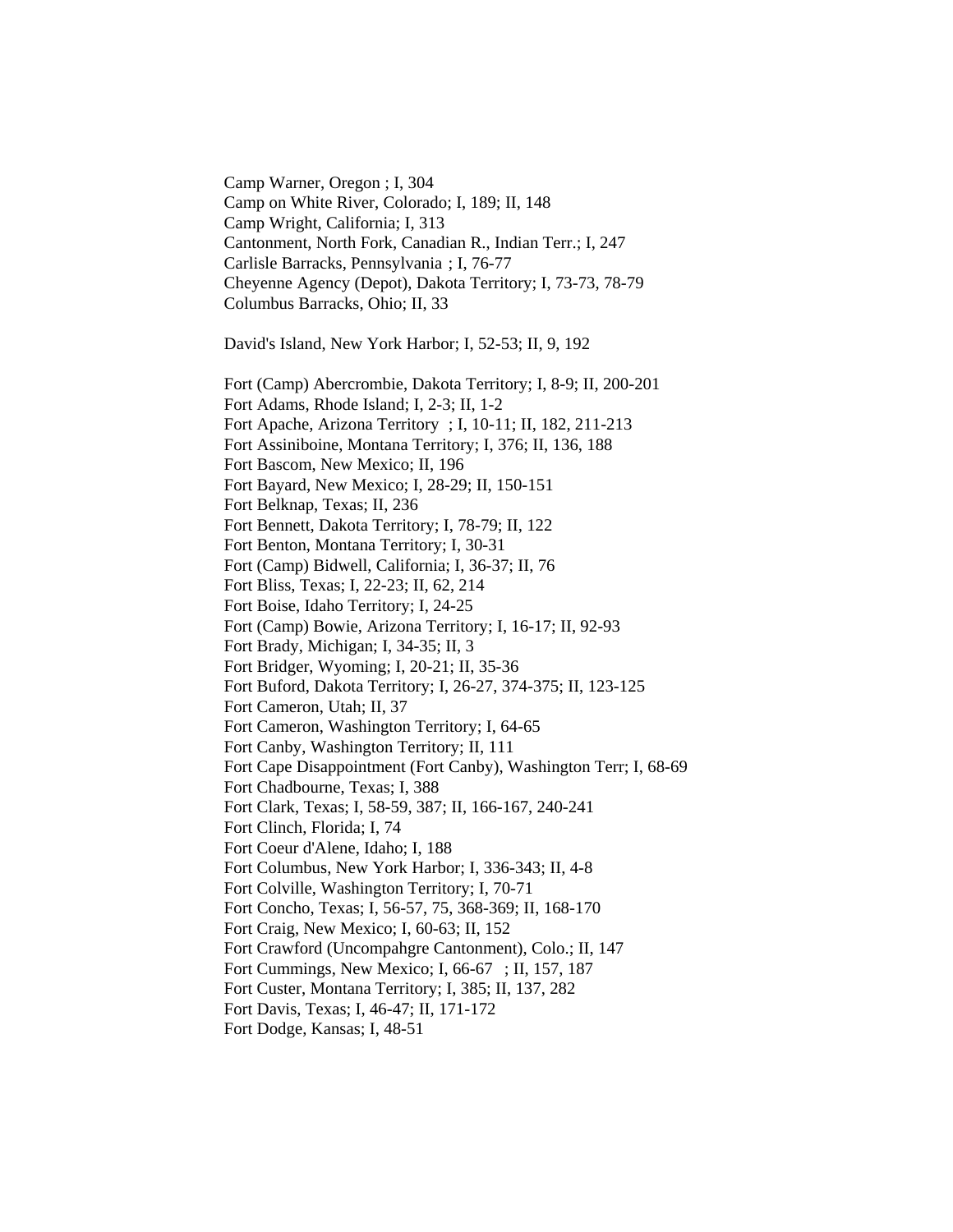Fort Douglas, Utah (*see also* Camp Douglas); II, 38-40, 252 Fort Du Chesne, Utah; II, 249 Fort Duncan, Texas; I, 44-45; II, 173 Fort Elliott, Texas; I, 135; II, 63 Fort Ellis, Montana Territory; I, 82-83; II, 138 Fort Fetterman, Wyoming Territory; I, 86-87 Fort Foote, Maryland; I, 88; II, 18 Fort Garland, Colorado Territory; I, 98-99; II, 65 Fort (Camp) Gaston, California; I, 106-107; II, 77 Fort Gibson, Indian Territory; I, 90-95 Fort Grant, Arizona (*see also* Camp Grant); II, 94-95, 233-234 Fort Gratiot, Michigan; I, 108-109 Fort Griffin, Texas; I, 96-97 Fort Griswold, Connecticut; I, 186-187 Fort Hale (Lower Brulé Agency), Dakota Terr.; I, 143; II, 126 Fort (Camp) Hall, Idaho; I, 111; II, 41 Fort (Camp) Halleck, Nevada; I, 110; II, 78 Fort Hamilton, New York Harbor; I, 118-119; II, 10 Fort Hancock, Texas; II, 207 Fort Harker, Kansas; I, 112-117 Fort Hartsuff, Nebraska; I, 7 Fort Hays, Kansas; I, 120-123; II, 145-146 Fort Huachuca, Arizona Territory (*see also* Camp Huachuca); II, 102 Fort Independence, Massachusetts; I, 127; II, 19 Fort Jefferson, Florida; I, 132-134 Fort Keogh, Montana Territory; I, 380-381; II, 139-140 Fort Klamath, Oregon; I, 136; II, 114 Fort Knox, Maine; I, 202 Fort Kodiak, Alaska Territory; I, 138 Fort Lapwai, Idaho Territory; I, 142; II, 112-113 Fort Laramie, Nebraska; I, 360 Fort Laramie, Wyoming Territory; I, 144-145; II, 42-43 Fort Larned, Kansas; I, 140 Fort Lewis, Colorado; I, 101; II, 64 Fort Abraham Lincoln, Dakota Territory; I, 141; II, 121 Fort Logan, Colorado; II, 230 Fort Logan (Camp Baker), Montana Territory; I, 32-33 Fort Lowell, Arizona Territory (*see also* Camp Lowell; I, 326; II, 190 Fort Lyon, Colorado Territory; I, 146-148; II, 55-56 Fort Mackinac, Michigan; I, 152-153, 178-179; II, 26-27 Fort Macon, North Carolina; I, 156 Fort Maginnis, Montana Territory; I, 382; II, 141 Fort Marcy, Sante Fe, New Mexico; I, 364-367; II, 153-156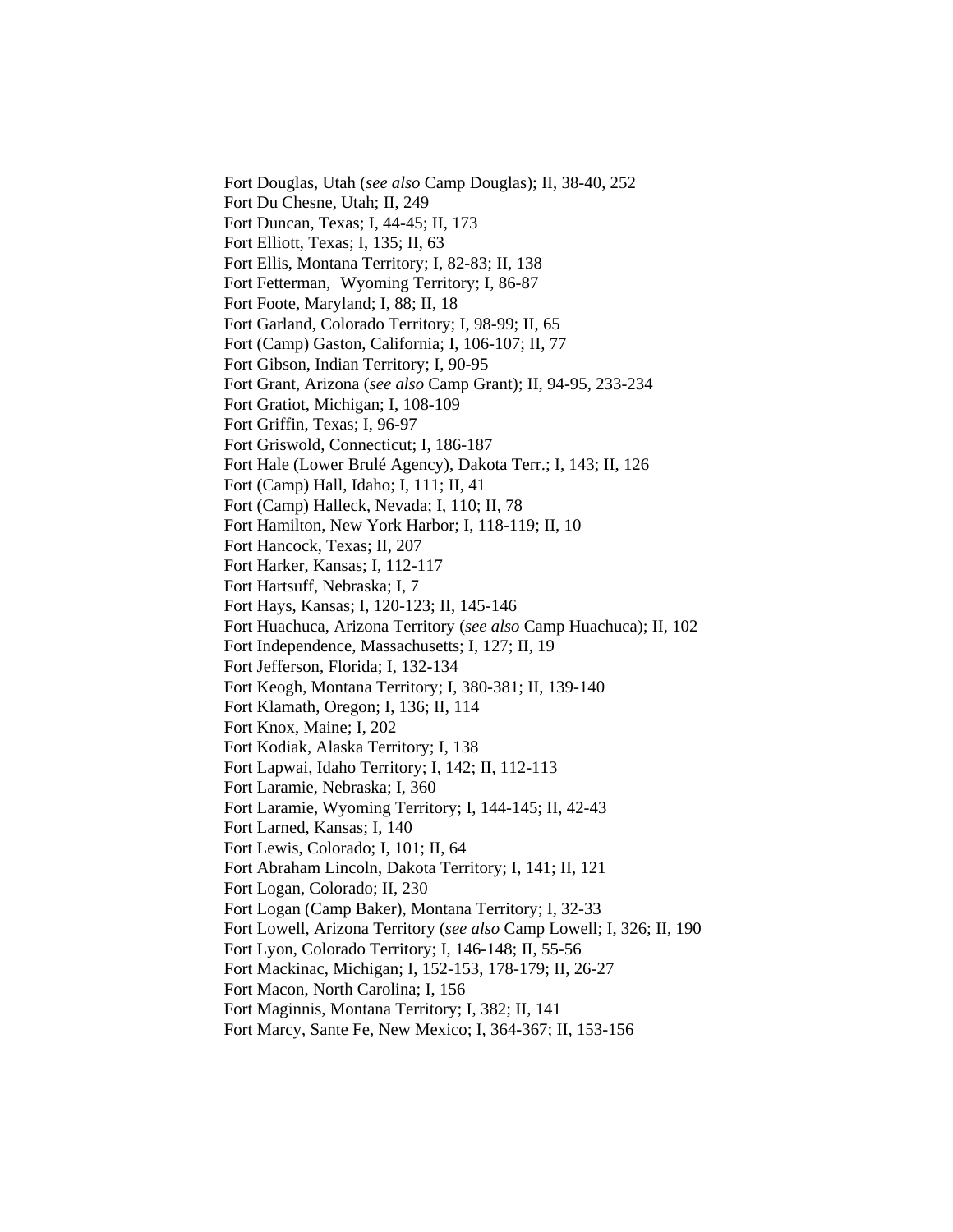Fort Marion, St. Augustine, Florida; I, 197 Fort Massachusetts (Ship Island), Mississippi; I, 63 Fort (Camp) McDermott/McDermit, Nevada; I, 150; II, 79 Fort McDowell, Arizona Territory (*see also* Camp McDowell); I, 89; II, 96-97 Fort McHenry, Maryland; I, 4-5, 160-163; II, 23-24 Fort McIntosh, Texas; I, 168-169; II, 174, 265 Fort McKavett, Texas; I, 170-173; II, 175-176 Fort McKinney, Wyoming; I, 362; II, 44 Fort McPherson, Georgia; II, 256 Fort McPherson, Nebraska; I, 164-167 Fort McRae, New Mexico; I, 157 Fort Meade, Dakota Territory; I, 55; II, 127, 198 Fort Mifflin, Pennsylvania; I, 174-175 Fort Missoula, Montana Territory; I, 384; II, 142 Fort Mohave/Mojave, Arizona Territory; I, 158-159; II, 100 Fort Monroe, Virginia; I, 176-177, 216; II, 28-32, 270 Fort Moultrie, South Carolina; I, 211 Fort Niagara, New York; I, 180-183; II, 14-15 Fort Niobrara, Dept. Platte, Nebraska; I, 185; II, 45 Fort Omaha (Barracks), Nebraska; I, 190-191; II, 46 Fort Ontario, New York; I, 194-195; II, 13 Fort Pembina, Dakota Territory (*see also* Pembina); II, 128 Fort Pike, Louisiana; I, 196 Fort Porter, New York; I, 204; II, 17 Fort Preble, Maine; I, 202; II, 18 Fort Pulaski, Georgia; I, 208 Fort Quitman, Texas; I, 214-215 Fort Randall, Dakota Territory; I, 370-373; II, 129-130 Fort Reno, Indian Territory; I, 199; II, 57, 194-195 Fort Rice, Dakota Territory; I, 218-221 Fort Richardson, Texas; I, 224-225 Fort Ridgely, Minnesota; I, 223, 376 Fort Riley, Kansas; I, 226-231; II, 67-69 Fort Ringgold (Barracks), Texas; I, 232-233; II, 177-178 Fort Ripley, Minnesota; I, 234-235 Fort Robinson, Nebraska; I, 358; II, 70, 284-286 Fort D.A. Russell, Wyoming; I, 236-237, 356-357; II, 47-49, 275-276 Fort St. Philip, Louisiana; I, 270-275 Fort Sanders, Wyoming Territory; I, 242-243 Fort Sandy Hook, New Jersey; II, 11 Fort San Felipe, Texas; I, 62 Fort Scammel, Portland Harbor, Maine ; I, 202 Fort Selden, New Mexico; I, 248; II, 158, 186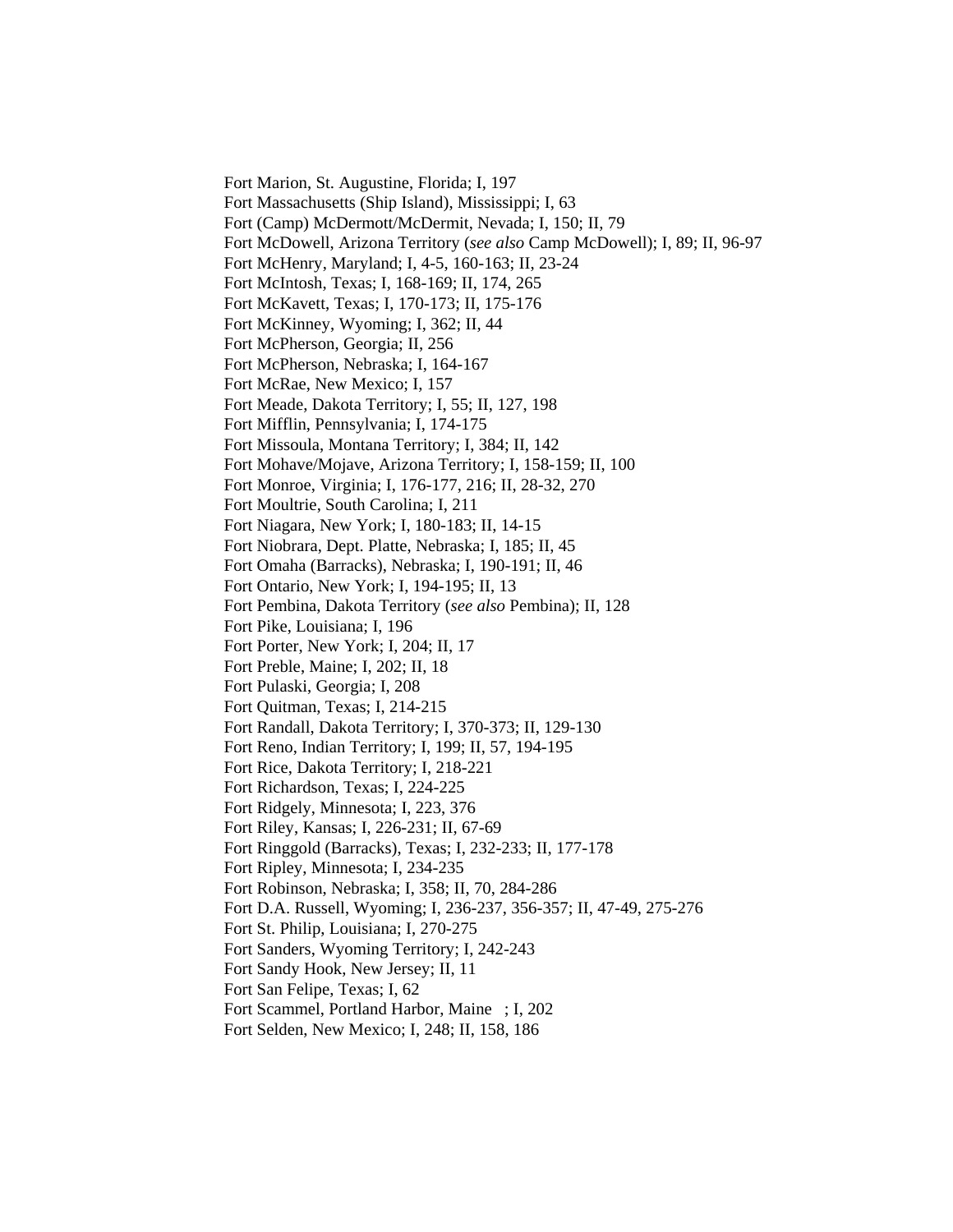Fort Seward, Dakota Territory; I, 249 Fort Shaw, Montana Territory; I, 250-251; II, 143-144 Fort Sheridan, Illinois; II, 220 Fort Sherman (Fort Coeur d'Alene), Idaho; II, 117 Fort Sidney (Barracks), Nebraska; I, 254; II, 50 Fort Sill, Indian Territory; I, 252-253, 276; II, 58-59 Fort Sisseton, Dakota Territory; II, 131 Fort Snelling, Dakota Territory; II, 118-119 Fort Snelling, Minnesota; I, 256-261; II, 120 Fort Spokane, Washington Territory; I, 294; II, 165 Fort Stanton, New Mexico; I, 264-265; II, 159, 246 Fort Fred Steele, Wyoming Territory; I, 266-267; II, 51 Fort Steilacoom, Washington Territory; II, 266 Fort Stevens, Oregon; I, 263; II, 103 Fort Stevenson, Dakota Territory; I, 268; II, 132 Fort Stockton, Texas; I, 269; II, 179 Fort Sullivan, Eastport, Maine; I, 80-81 Fort Sully, Dakota Territory; I, 278; II, 133, 209 Fort Supply, Arizona Territory; I, 352 Fort Supply, Indian Territory (*see also* Camp Supply); II, 60-61 Fort (Camp) Thomas, Arizona Territory; I, 333 ; II, 183 Fort Thomas, Kentucky; II, 254 Fort Thornburg, Utah Territory ; I, 328 Fort Thornburgh, Utah; II, 53 Fort Totten, Dakota Territory; I, 281; II, 134 Fort Townsend (San Juan Island), Washington Terr.; I, 196, 295; II, 104 Fort Trumbull, Connecticut; I, 280, 348; II, 19 Fort Union, New Mexico; I, 286-289, 354; II, 160-162 Fort Vancouver, Washington Territory ; I, 290-291, 322, 324-325 Fort (Camp) Verde, Arizona Territory ; I, 292-293; II, 184 Fort Wadsworth (Fort Sisseton), Dakota Terr.; I, 296-297 Fort Wadsworth, New York Harbor; I, 298; II, 11 Fort Walla Walla, Washington Territory; I, 350; II, 109-110, 222 Fort Wallace, Kansas; I, 300-303, 390 Fort Warren, Massachusetts; I, 305 Fort Washakie, Wyoming Territory; I, 139; II, 54, 243 Fort Washington, Maryland; I, 306 Fort Wayne, Michigan; I, 310-311; II, 21-22 Fort Whipple, Arizona Territory (*see also* Whipple Barracks); I, 308-309 Fort Wingate, New Mexico; I, 312; II, 163-164 Fort Winthrop (Fort Warren), Massachusetts; II, 20 Fort Wood (Bedloe's Island) New York Harbor; I, 299; II, 11 Fort Yates, Dakota Territory; I, 378; II, 135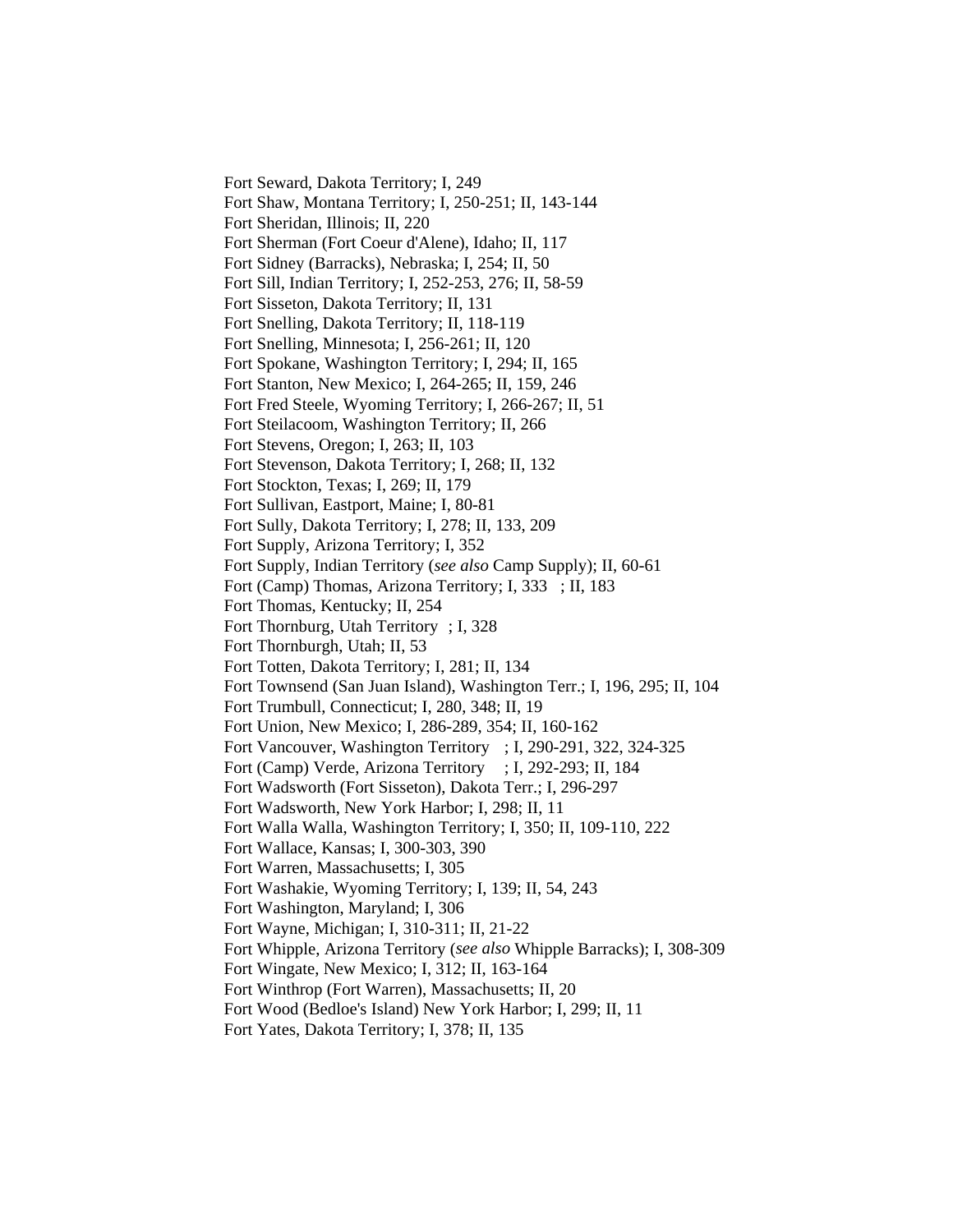Fort Yuma, California; I, 314-319; II, 88-90

Grand River, Dakota Territory; I, 100-101 Greenwood, Louisiana; I, 104-105

Independence, California; I, 126

Jackson, Mississippi; I, 130

Key West, Florida; I, 137 Key West Barracks, Florida; II, 202

Madison Barracks, New York; I, 151; II, 12, 260-263 Mount Vernon Barracks, Alabama; I, 197; II, 11

Newport Barracks, Kentucky; II, 255 North Platte, Nebraska; I, 185

Ogelthorpe Barracks, Savannah, Georgia; I, 211

Pembina, Dakota Territory (*see also* Fort Pembina); I, 203 Pikesville, Maryland; I, 198 Pine Ridge, South Dakota; II, 218 Plattsburgh Barracks, New York; I, 200-201; II, 16 Presidio, San Francisco, California; I, 206-207, 334-335; II, 80-81

St. Augustine, Florida; II, 34 San Carlos, Arizona Territory; II, 227-228 San Diego, California; I, 330 San Diego Barracks, California; II, 83 San Diego, Texas; I, 328 Sandy Hook, New York Harbor; I, 240 San Juan Island (Fort Townsend), Washington; I, 246 Sitka, Alaska Territory; I, 255 Smithville, North Carolina (near Fort Johnson); I, 131

Tule Lake, California; I, 284

Uncompahgre Cantonment, Colorado; I, 241

Vancouver Barracks, Washington Territory; II, 105-108

Whipple Barracks, Arizona Territory (*see also* Fort Whipple); II, 98-99